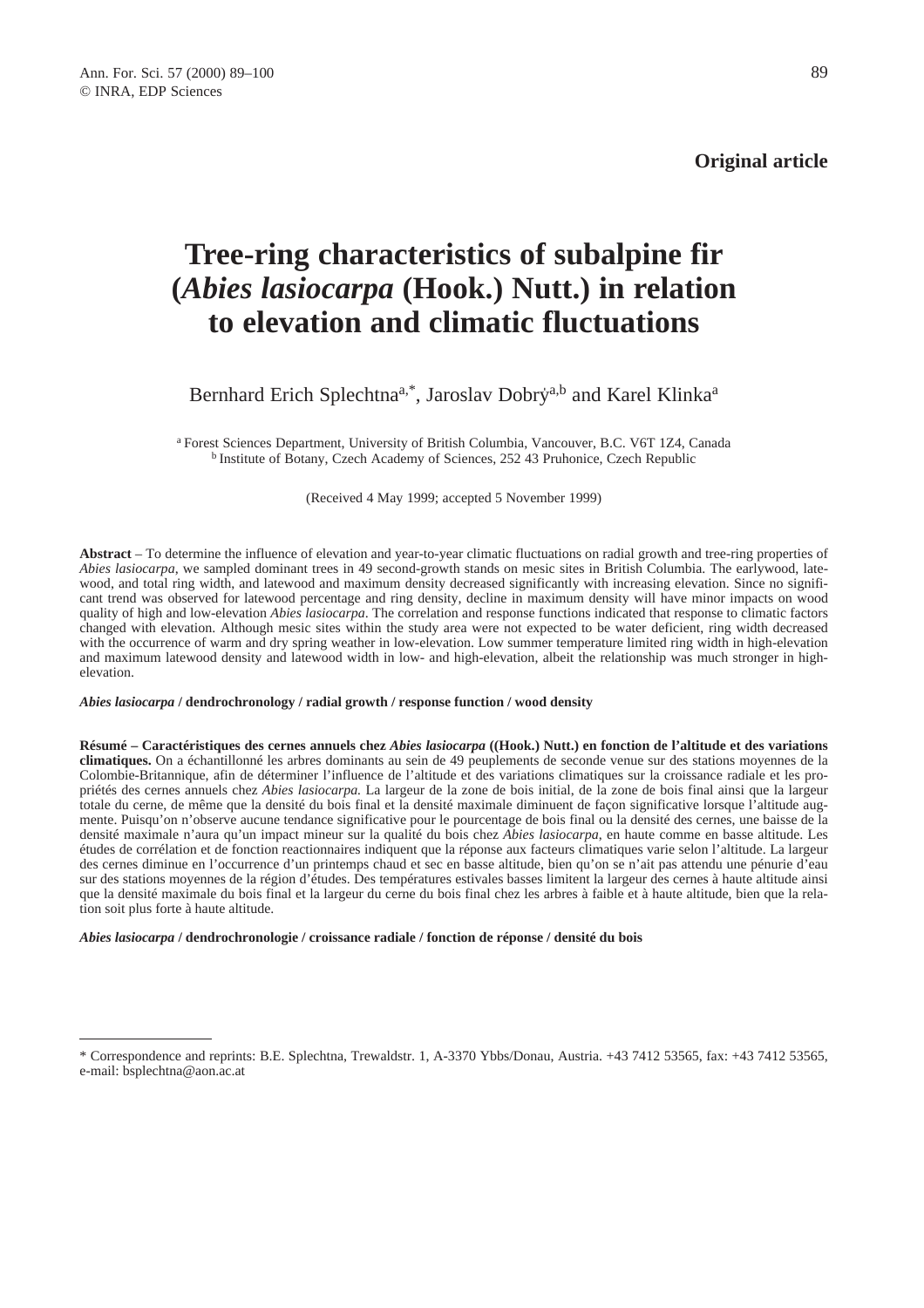#### **1. INTRODUCTION**

Subalpine fir [*Abies lasiocarpa* (Hook.) Nutt.] is one of the major timber crop species in the boreal climate of the montane forests and the central and southern, subalpine forests of British Columbia; thus silviculturists need information about its growth and the factors affecting it. Only very recently, the first height growth and site index functions for high-elevation subalpine fir were developed [9], relationships between subalpine fir site index and primary site factors were examined [4], and the decline in subalpine fir site index with increased elevation and latitude was quantified [35]. However, little is known about the variation in radial growth and tree-ring properties of subalpine fir in relation to site factors.

In the central region of interior British Columbia, subalpine fir grows from the lowest elevation (approximately 600 m) to tree line (over 1 900 m). Considering this elevation range and the decline in subalpine fir site index (tree height (m) @ 50 years (breast height age)) in the Engelmann spruce – subalpine fir zone with increasing elevation − about 1 m in height with every 100 m increase in elevation and 1.4 m in height with every 1° in latitude  $[35]$  – it is logical to expect a decline in radial growth and changes in tree-ring properties from the montane to subalpine forest. However, it is not clear what will be the change in tree-ring properties of subalpine fir with increasing elevation, and whether the same climatic factors will affect low- and high-elevation trees in the same way.

Although the processes of wood formation remain unclear [43, 53], radial growth appears to be directly influenced by terminal growth and the subsequent production of growth hormones (e.g. auxins) and photosynthates, with environmental factors exerting an indirect influence on tree-ring formation. Secondary wall thickening of latewood cells is widely independent of cell expansion and appears to be regulated mainly by the amount of available photosynthates [1, 2, 40]. In humid climates, the decrease in maximum latewood density with decreasing temperature was explained by a combination of cool temperature and short growing season, the former adversely affecting photosynthesis, the latter resulting in a short time-period available for latewood formation [13, 61]. If cool temperature and short growing season adversely affect latewood formation, then the latewood width and the mean maximum density of the trees growing in high elevations or at high latitudes can be expected to be lower than in low elevations or at low latitudes [41]. As a corollary, we may expect a decline in the percentage of latewood and the mean ring density with increasing elevation [61].

In contrast, there are reports of a negative relationship between ring width and ring density in conifers [20, 42, 47, 63]. This relationship suggests slower-grown highelevation conifers may have denser wood than low-elevation conifers. However, the literature concerning this issue is inconclusive, probably because of differences between species, the complexity of factors regulating the processes of wood formation, and differences in the approaches used to investigate these relationships [20, 33, 63]. Since wood density provides an excellent means of predicting end-use characteristics of wood [33], silviculturists need to know if and how wood density of timber crop species varies with environmental factors.

Dendrochronological studies conducted in forests close to the upper or northern tree-line suggested summer temperature is the principal tree growth-limiting factor, where growth is measured as ring width or maximum density [6, 13, 17, 21, 32, 55, 56, 59, 62]. However, recent studies conducted in boreal forests distant from the northern tree-line found that ring width of white spruce (*Picea glauca* (Moench) Voss) and jack pine (*Pinus banksiana* Lamb.) was negatively correlated with summer temperature and fire weather conditions [39]. Brooks et al. (1998) [7] used tree-ring widths to compare growth − climate relationships of two tree species growing at the northern and southern boundaries of the central Canadian boreal forests. For black spruce (*Picea mariana* (Mill.)) cool and wet conditions were favorable on both sites, whereas ring width of jack pine was positively related to high summer temperatures and increased spring precipitation regardless of latitude. This suggests that the response to climate change may be species-specific in the boreal forest [7] and emphasizes the need for investigating climate − growth relationships of different species in the same area.

Considering the importance of density as an index of wood quality, the role of climate as the major determinant of tree growth, and the concerns about the impact of climatic change on forest growth, the aim of the present study was to quantify the influence of local and regional climate on growth and wood quality of subalpine fir. The specific objectives were to determine (1) how tree-ring properties vary along an elevation gradient, using elevation as surrogate for local climate, and (2) which climatic variables affect the variation in tree-ring properties in low- and high-elevation subalpine fir. The first objective was achieved by relating tree-ring properties averaged over a 30-year period to elevation and the second objective by using dendrochronological methods.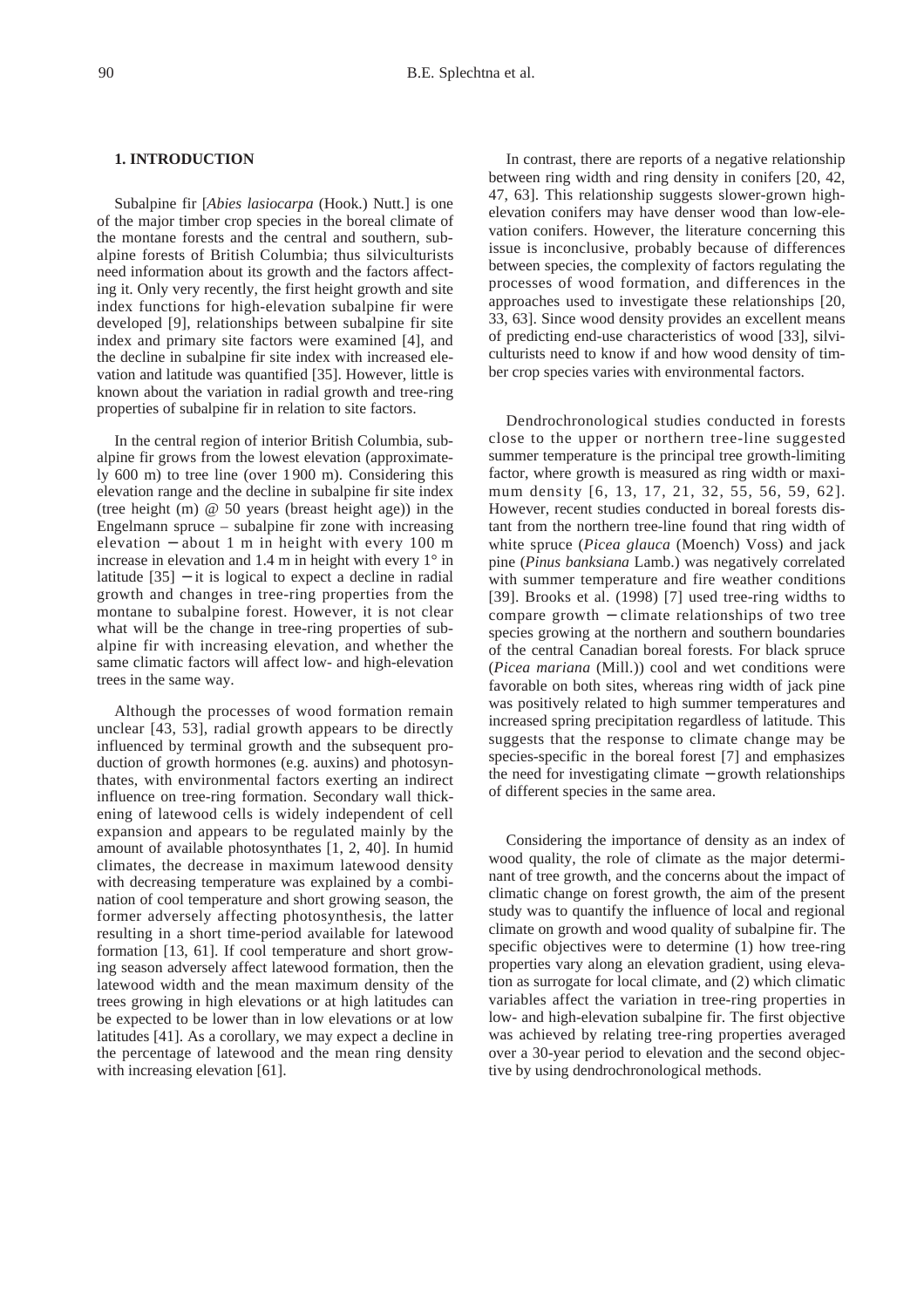# **2. MATERIALS AND METHODS**

The study area encompassed central and southern British Columbia, specifically the montane Subboreal Spruce (SBS) zone (53° 50' to 54° 35' N; 121° 40' to  $124^{\circ}$  10' W) and subalpine Engelmann spruce – subalpine fir (ESSF) zone (49 $\degree$  30' to 55 $\degree$  50' N; 115 $\degree$  10' to 127° 40' W) [45] (*figure 1*). The climate of both zones is continental boreal; with short, wet summers and long, cold winters in the SBS zone, and with very short summers and very long, cold, snowy winters in the ESSF zone [37]. In the central region, the climatic zonation follows a gradient of increasing elevation from the SBS to ESSF to AT (Alpine Tundra) zone, with subalpine fir being present in both SBS and ESSF zones (ranging from about 600 m to sometimes over 1900 m asl.); however, in the southern region, fir is mainly present in the ESSF zone which extends from about 1 450 to nearly 2 300 m asl.

All 55 study stands were located in naturally established, unmanaged, single-storied, even-aged, subalpine fir-dominated stands which were without evidence of a history of observable damage. The stands ranged from 49 to 110 years at breast height and represented the midseral stage in secondary succession following wildfire or the intermediate stages in stand development, i.e., stem exclusion or understory reinitiation stages [48]. The stands were located throughout the study area to cover the widest range in climate conditions in the SBS and ESSF zones, i.e., extending from drier to wetter and warmer to colder variations of boreal climate in British Columbia.

Along the elevation gradient we constructed a climosequence (i.e. a series of ecosystems with similar environmental and biotic factors, differing only in climate) [44] by selecting study stands on sites that were typical of the vegetation zone [18, 37, 58]. Thus, study sites were located on flat areas, gentle slopes, or midslopes (to minimize the influence of aspect) and had mesic edaphic conditions, i.e., soils were freely drained and had a moderately deep to deep rooting zone (50 – 100 cm) and a loamy texture with coarse fragment content less than 50% by volume [52].

In each stand, a  $20 \times 20$  m (0.04 ha) plot was established to represent an individual ecosystem relatively uniform in soil, vegetation and stand characteristics. The soil moisture and nutrient conditions were evaluated using the methods described by Green and Klinka (1994) [26]. The elevation of each plot was measured using a Thommen altimeter; latitude, longitude, and zone for each plot were identified according to its location on topographic and biogeoclimatic zone maps. To account for the temperature change with latitude, elevation was



**Figure 1.** Sampling locations within British Columbia. The number of study stands in each location is indicated.

adjusted by adding a 100 m to the measured elevation for every degree of latitude north of the reference latitude of 49° N. This adjustment was based on a latitude-elevation relationship found for the spruce-fir forest along the Appalachian mountains [11].

In each sample plot, three dominant, large diameter subalpine fir trees were felled and a breast-height (130 cm) disc taken for analysis. Sampling only dominant trees reduced potential variation in tree-ring characteristics caused by competition [51]. Since tree-ring characteristics vary also along the stem [41], breast height was used as a convenient reference height to control for this within-tree variation. Discs were transported to the laboratory, sanded, and inspected for reaction wood and other aberrant properties. Discs that showed reaction wood within the last 30 years of growth were eliminated. Consequently, 81 discs from 49 plots were selected for analysis. From each disc two radial samples (c.a. 5 mm wide) were cut from opposite directions making a set of 162 samples (data set 1). Further sample preparation followed standard dendrochronological procedures [54].

All 162 samples were submitted to Forintek Canada Corp. for X-ray densitometry, which was done according to the methodology described in Parker et al. (1980) [49]. The following measurements were taken for each tree-ring: distance from pith, earlywood width (EW), latewood width (LW), ring width (RW), earlywood density (ED), latewood density (LD), ring density (RD), minimum density (MND), and maximum density (MXD). The boundary between earlywood and latewood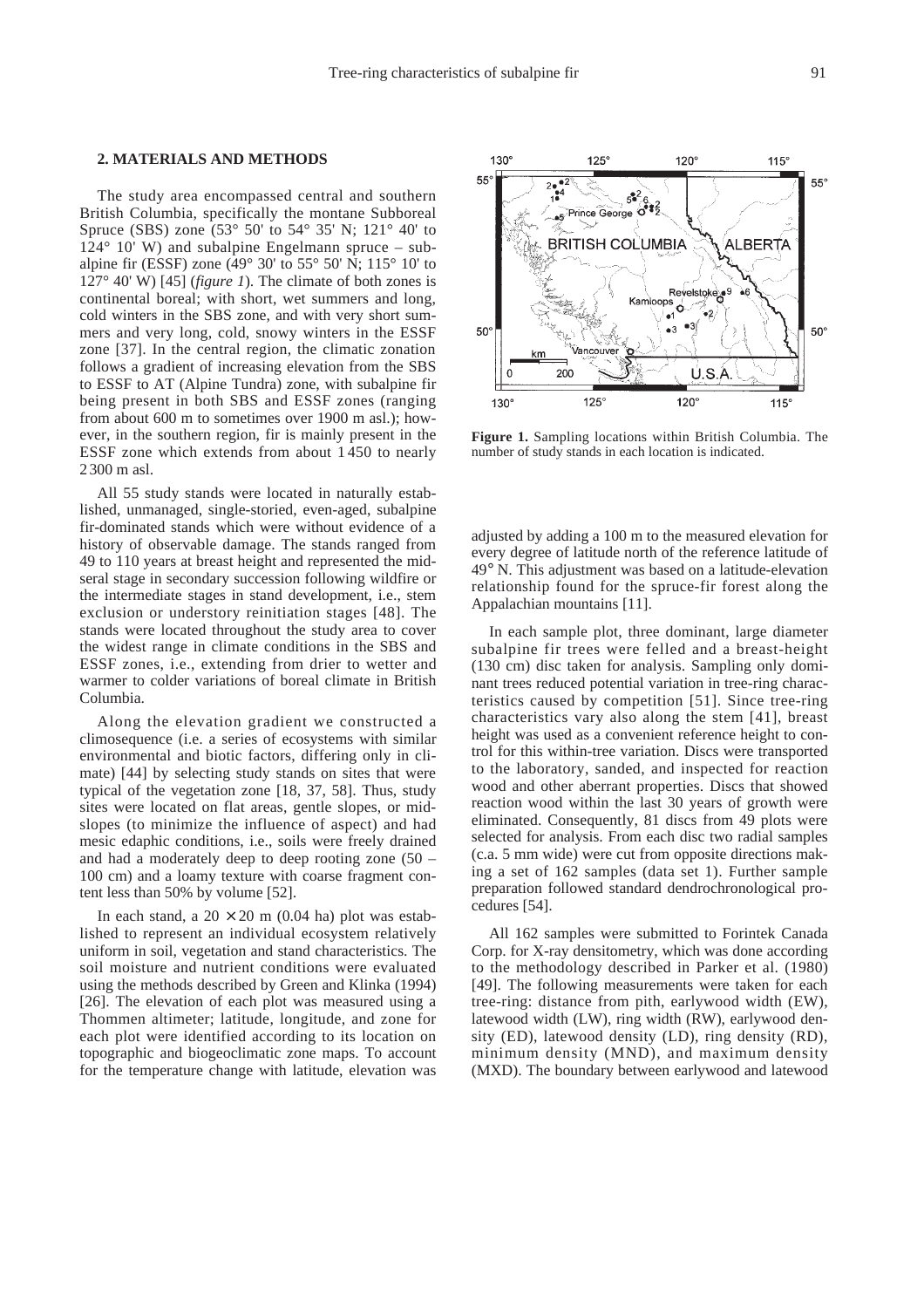was defined as a fixed density value set to  $0.44$  g/cm<sup>3</sup>. This value is regularly used for subalpine fir by Forintek Canada Corp. (pers. comm.) and corresponded well with the point of maximum density increase in the intra-ring density profiles of our samples. We calculated latewood percentage (LW%) from latewood width and ring width.

For the analysis of tree-ring − elevation relationships, we calculated the arithmetic mean of EW, LW, RW, ED, LD, RD, MND, and MXD for each ring from the two radii of each sample tree. Next, we calculated the arithmetic mean for each tree-ring variable for a 30-year period (1964 to 1993) and used these means in correlation and regression analyses [57]. In correlation analysis a significance level of  $p \le 0.05$  was chosen. Prior to the analysis, tree-ring variables were examined for normal distribution using probability plots and checked for linearity of relationships using scattergrams [8]. In sequential regression analysis, we used age and RW as covariates [60]. Because data set 1 included samples with a relatively wide range in age (49 to 110 years), and highelevation trees tended to be older than low-elevation trees of the same height, we prepared another set (data set 2) that included samples with a narrower age range (61 to 89 years) to minimize the confounding effect associated with age. Data set 2 included 72 samples collected from 36 trees in 22 sample plots.

The dendrochronological analysis was based on a 47 year period time-series (1946 to 1992) for populations of both low- and high-elevation trees. Because we utilized discs that were originally sampled for height growth analysis, we could not follow standard dendrochronological procedures [23, 54]. Relating the year-to-year variation in climate to tree-ring series assumes knowledge of the exact year at which a given ring was formed. Even though the year of the last complete ring was known for the samples and the series were short, we had to crossdate the series to detect potential errors due to missing or false rings, sample preparation or measuring [23]. However, three discs sampled at each study site were not sufficient for reliable crossdating. Therefore, we merged data from adjacent plots within a 100 m of elevation (24 samples from 17 low-elevation trees (c.a. 700 m asl.) and 28 samples from 18 high-elevation trees (c.a. 1950 m asl.)). This was justified because we had sampled only on sites featuring similar topographic and edaphic conditions. The low-elevation (montane) set included samples from the SBS zone (near Prince George, 53° 53' N, 122° 40' W) and the high-elevation (subalpine) set included samples from the ESSF zone (near Revelstoke, 50° 58' N, 118° 11' W).

The dating of ring-width series and other ring characteristics based on density profiles was checked by marker rings (conspicuously narrow or wide rings, that occurred in the same year in many tree-ring series) and the COFECHA program [27, 30]. Additional validation of the crossdating was provided by a high correlation  $(r = 0.85)$  of our high-elevation chronology with that for Engelmann spruce (*Picea engelmannii* Parry *ex* Engelm.) at Bell Mountain (53° 20' N, 120° 40' W) [56].

Although we did not expect a suppression and release growth pattern in the samples from dominant trees, plots of ring-measurement series showed low-frequency variation, which varied between series. This indicated nonclimatic signals in addition to the change of tree-ring properties with age. Therefore, we detrended the series using a 20-year cubic smoothing spline [5, 15] as provided by the ARSTAN program [14, 27]. The series that were well correlated were standardized and combined to 8 residual chronologies [14, 46] using the ARSTAN program − for two data sets (low- and high-elevation trees) and four tree-ring variables (RW, LW, LW%, and MXD) for the 47-year  $(1946 - 1992)$  period. While the autoregressive models used to build the residual chronologies probably removed all low-frequency climate variation, the common high-frequency variation in the chronologies was emphasized [46].

To examine relationships between tree-ring properties, we calculated cross-correlations between the developed chronologies. We compiled monthly mean, maximum, and minimum temperature and monthly total precipitation data for the same period from climate stations in Prince George and Revelstoke, respectively. (Environment Canada, Historical and Statistical Climate Information, Vancouver, BC). The data were examined for homogeneity by the DPL-HOM program [31]. We used residual chronologies of four tree-ring variables (RW, LW, LW%, and MXD) from two locations (lowand high-elevations) in simple correlation analysis and bootstrapped response function analysis [24, 25, 28] to examine relations of year-to-year variations of climatic variables to selected tree-ring variables. After examining response functions and correlation coefficients, we used mean maximum daily temperatures and total precipitation for selected time periods in regressions on selected tree-ring chronologies.

#### **3. RESULTS**

# **3.1. Variation in the mean tree-ring properties along an elevation gradient**

Correlations between adjusted elevation and (i) RW, EW, LW, LD, and MXD were significantly negative, (ii) LW% were significantly positive, and (iii) RD, ED, and MND were non-significant (*table I*). However, there was a significant positive correlation between adjusted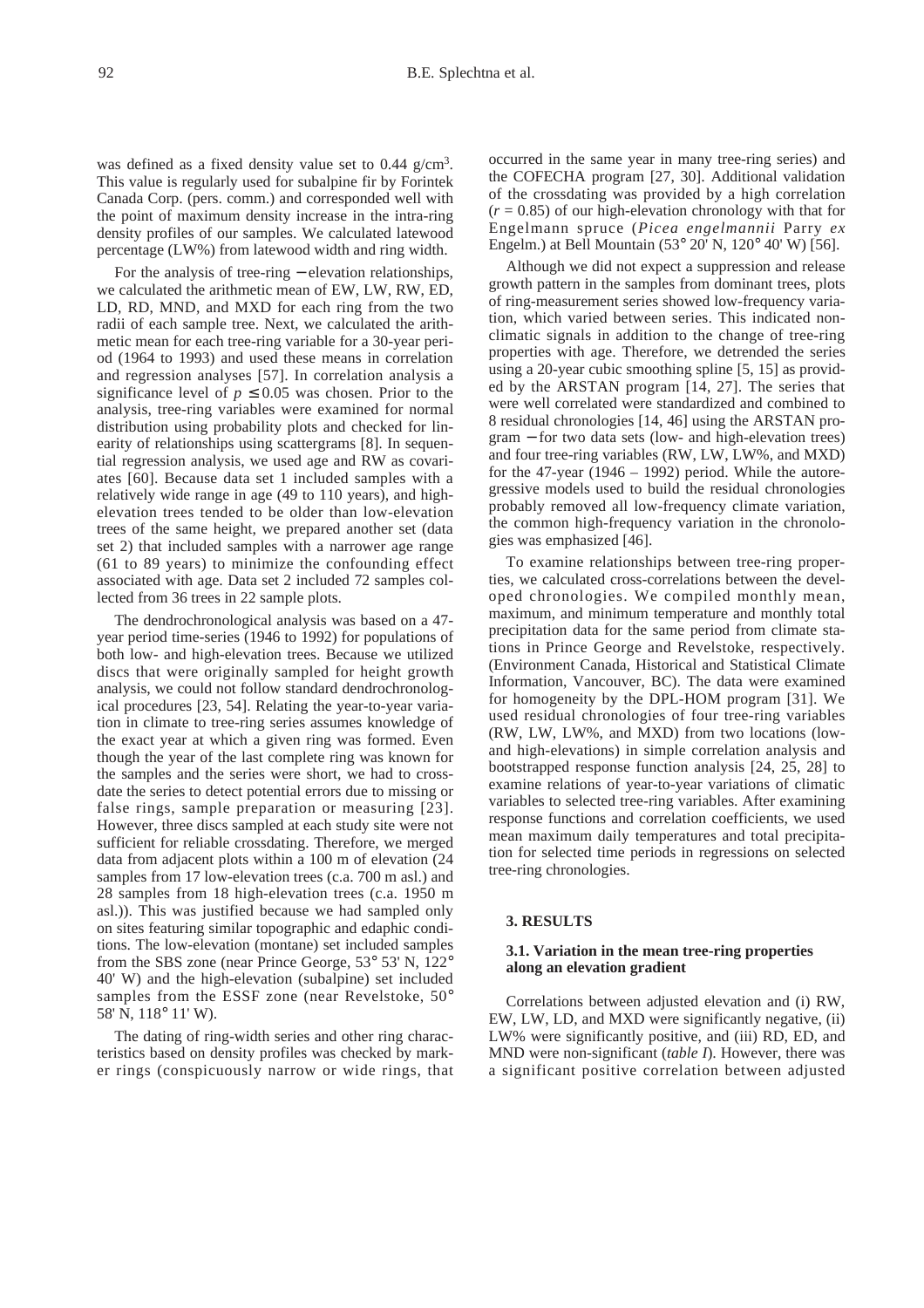**Table I.** Simple correlation coefficients between adjusted elevation and tree-ring properties of subalpine fir for data sets 1 and 2. Asterisk (\*) denotes significant relationships at *P* < 0.05.

| Property               | Data set 1<br>Age range<br>$49 - 119$ yrs.<br>$n = 48$ | Data set 2<br>Age range<br>$61 - 89$ yrs.<br>$n=22$ |
|------------------------|--------------------------------------------------------|-----------------------------------------------------|
| Age (at breast height) | $0.45*$                                                | 0.24                                                |
| Ring width (RW)        | $-0.62*$                                               | $-0.57*$                                            |
| Earlywood width (EW)   | $-0.61*$                                               | $-0.55*$                                            |
| Latewood width (LW)    | $-0.47*$                                               | $-0.51*$                                            |
| Latewood percent (LW%) | $0.46*$                                                | 0.08                                                |
| Ring density (RD)      | 0.12                                                   | $-0.27$                                             |
| Earlywood density (ED) | 0.26                                                   | 0.12                                                |
| Latewood density (LD)  | $-0.52*$                                               | $-0.66*$                                            |
| Minimum density (MND)  | $0.44*$                                                | 0.34                                                |
| Maximum density (MXD)  | $-0.57*$                                               | $-0.72*$                                            |

**Table ll.** Selected models for the regression of 1a) ring width (RW) and 1b) latewood width  $(LW)$  on age (AGE); 2a) ring width and 2b) latewood width on age and adjusted elevation (ELE); 3a) maximum density on ring width, and 3b) maximum density on ring width and adjusted elevation; and 4a) ring density (RD) on percent latewood (LW%), and 4b) ring density on percent latewood and latewood width. SEE is the standard error of the estimate;  $N = 22$ .

| $\lceil 1a \rceil$ |                                 | RW (mm) = $2.214 - 0.0138(AGE)$<br>$R^2 = 0.17$ SEE = 0.238 mm                                             | $P = 0.031$ |
|--------------------|---------------------------------|------------------------------------------------------------------------------------------------------------|-------------|
| [1b]               | LW (mm) = $0.853 - 0.0063(AGE)$ | $R^2 = 0.39$ SEE = 0.067 mm                                                                                | $P = 0.001$ |
| $\lceil 2a \rceil$ |                                 | $RW (mm) = 2.457 - 0.0104 (AGE) - 0.0003 (ELE)$<br>$R^2 = 0.38$ SEE = 0.206 mm $P = 0.004$                 |             |
| [2b]               |                                 | LW (mm) = $0.915 - 0.0054(AGE) - 0.00008(EEE)$<br>$R^2 = 0.51$ SEE = 0.060 mm $P < 0.001$                  |             |
| [3a]               |                                 | $MXD (g/cm3) = 0.436 + 0.183(RW)$<br>$R^2 = 0.52$ SEE = 0.046 g/cm <sup>3</sup> $P < 0.001$                |             |
| [3b]               |                                 | $MXD (g/cm3) = 0.624 + 0.120(RW) - 0.00007(ELE)$<br>$R^2 = 0.64$ SEE = 0.039 g/cm <sup>3</sup> $P < 0.001$ |             |
| [4a]               |                                 | RD $(g/cm^3)$ = 0.264 + 0.0036(LW%)<br>$R^2 = 0.58$ SEE = 0.015 g/cm <sup>3</sup> $P < 0.001$              |             |
| [4b]               |                                 | RD $(g/cm^3)$ = 0.247 + 0.003 (LW%) + 0.0946 (LW)                                                          |             |

 $R^2 = 0.77$  SEE = 0.009 g/cm<sup>3</sup>  $P < 0.001$ 

**Table III.** Correlations between chronologies of ring width  $(RW)$ , latewood width (LW), latewood percentage (LW%), and maximum density (MXD), separately for low- (L) and high- (H) elevation subalpine fir.

|           | LW   |           | $LW\%$  |              | <b>MXD</b> |           |
|-----------|------|-----------|---------|--------------|------------|-----------|
| <b>RW</b> | 0.47 | Н<br>0.29 | $-0.47$ | Н<br>$-0.48$ | 0.46       | H<br>0.12 |
| LW        |      |           | 0.48    | 0.61         | 0.69       | 0.80      |
| $LW\%$    |      |           |         |              | 0.22       | 0.57      |

elevation and breast-height age  $(r = 0.45)$ ; and correlation coefficients of the tree-ring variables with age were similar to those with adjusted elevation. The strong age − elevation relationships suggested a confounding effect associated with age on the variation in the 30-year mean tree-ring properties. Therefore, we repeated the analysis using data set 2 that had a narrower range in age than data set 1 (61 to 89 *versus* 49 to 119 years) while keeping a more or less even sample distribution along an elevation gradient.

The correlation coefficients for age and LW% with adjusted elevation were not significant when using data set 2, while the correlation coefficients for other tree-ring properties changed relatively little (*table I*). The RW, EW, and LW decreased with increasing adjusted elevation and among density properties, LD and MXD were significantly negatively correlated with adjusted elevation ( $r = -0.66$  and  $-0.72$ , respectively). Adjusted elevation explained also a considerable amount of variation in RW, LW, and MXD in sequential regression in addition to the age, and RW effect, respectively (*table II*).

Latewood width and LW% were not significantly correlated but LW was significantly correlated with RD  $(r =$ 0.64), LD ( $r = 0.74$ ), and MXD ( $r = 0.70$ ). High LW% was significantly associated with high RD ( $r = 0.77$ ) but not with MXD. Correlation between RD and RW was also not significant. LW% was the single best predictor of ring density ( $R^2 = 0.58$ ,  $p < 0.001$ ) and LW% and LW together accounted for 77% ( $p < 0.001$ ) of the variation in ring density, indicating a potential for predicting mean ring density from easily obtainable ring properties (*table II*).

### **3.2. Relationship between Year-to-Year Variations in Tree-Ring Properties and Climate**

There was a very weak common signal between lowand high-elevation trees in the RW, LW and LW% chronologies but a stronger common signal in the MXD chronologies, which had the cross-correlation coefficient of 0.45. When chronologies from different tree-ring characteristics were compared, there was only a partial agreement between chronologies from low- and highelevation trees (*table III*). The negative correlation between RW and LW% chronologies for low- and highelevation trees indicated a negative association of RW and ring density regardless of elevation. However, the correlations between chronologies of latewood characteristics (LW, LW%, and MXD) were stronger in high-elevation than in low elevation subalpine fir. On the other hand, the low-elevation RW and MXD chronologies were significantly correlated but the high-elevation chronologies were not (*table III*). These differences in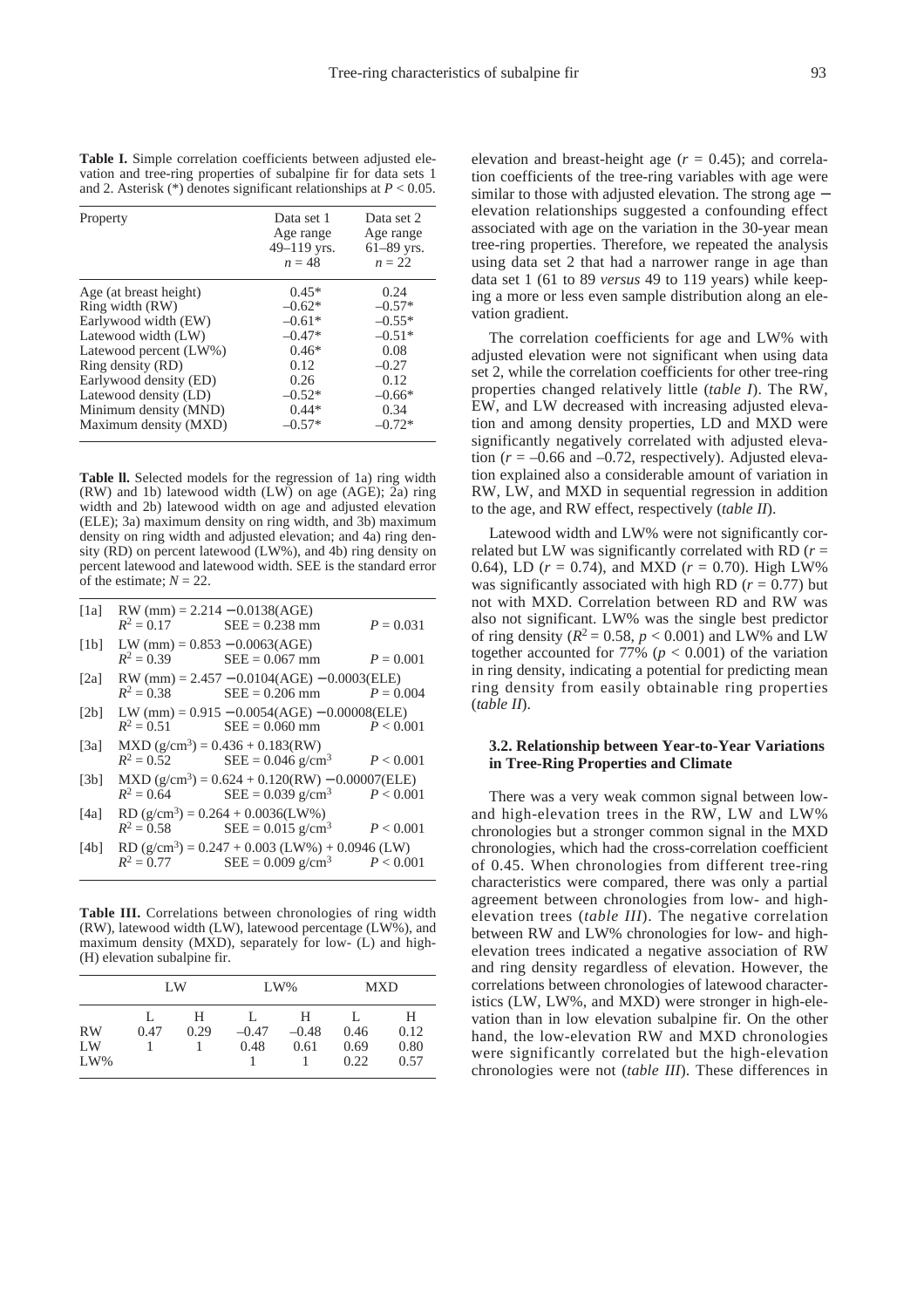$\overline{A}$ 



**Figure 2.** Mean monthly temperature − correlations (columns) and response functions (lines) of the indices of the ring width (RW), latewood width (LW), percent latewood (LW%), and maximum density (MXD) chronologies for low- and high-elevation subalpine fir on the mean monthly temperature for 15 months (July of the previous year to September of the current year) in the 1946 − 1992 period. Shaded columns indicate months of significant correlations, months of significant response are indicated by bullets.



Months

**Figure 3.** Mean monthly total precipitation − correlations and response functions of the indices of the ring width (RW), latewood width (LW), percent latewood (LW%), and maximum density (MXD) chronologies for lowand high-elevation subalpine fir on the monthly total precipitation for 15 months (July of the previous year to September of the current year) in the 1946 − 1992 period. Shaded columns indicate months of significant correlations, months of significant response are indicated by bullets.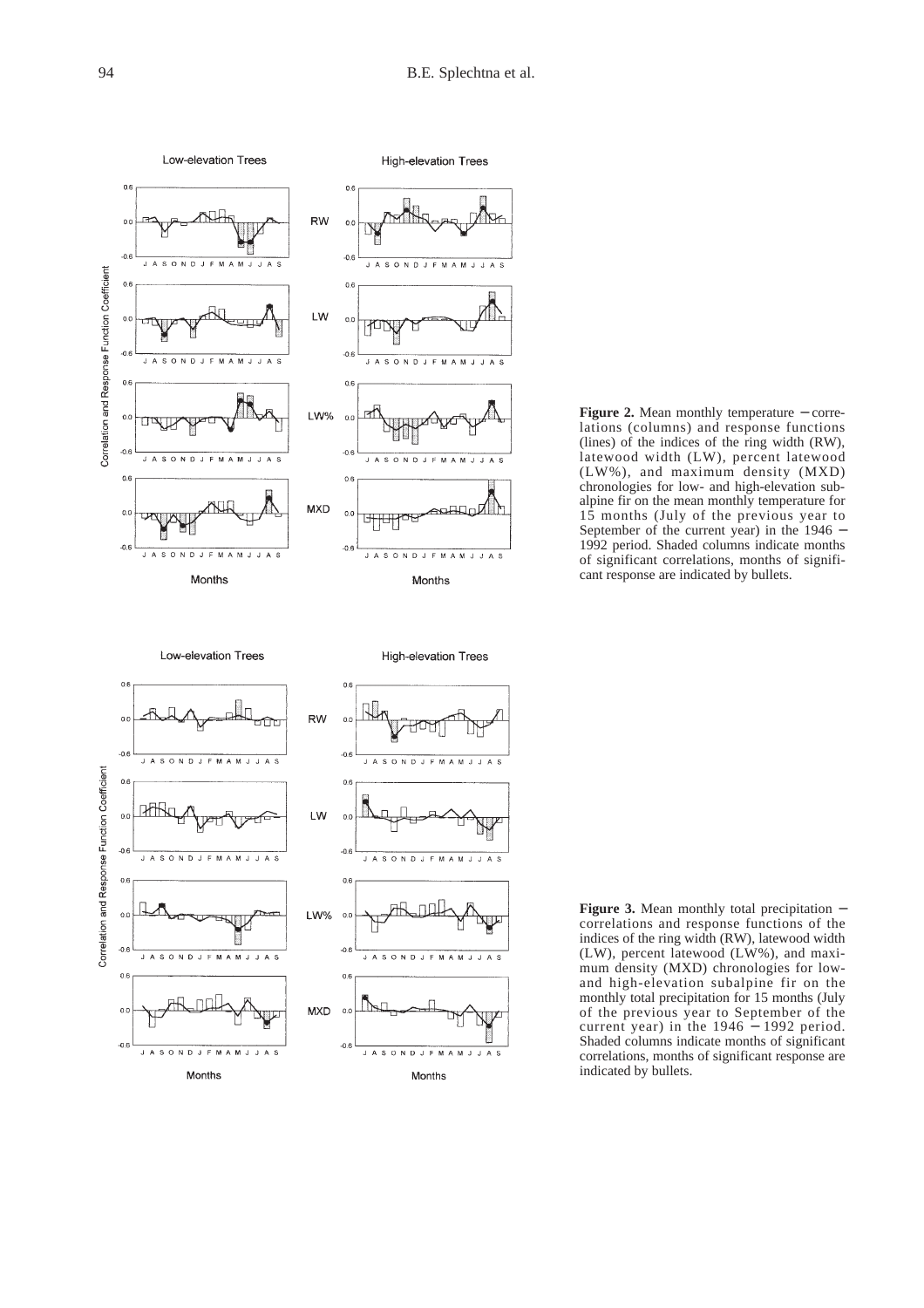correlation between chronologies indicated differences in the factors influencing wood formation in low and high elevation.

Correlation coefficients and response functions showed similar patterns and indicated how climatic factors influence the selected tree-ring properties (RW, LW, LW%, and MXD) (*figures 2 and 3*). In general, correlations and responses were stronger (i) to temperature than precipitation and (ii) in high-elevation trees than lowelevation trees. A negative response to precipitation in the current growing season was always associated with a positive response to growing season temperature, illustrating the negative association of mean monthly temperatures with monthly precipitation sums. Response functions of RW and LW% differed substantially between low- and high-elevation trees, whereas similar patterns of response were found for LW and MXD (*figures 2 and 3*).

Tree ring characteristics of low-elevation trees were mainly related to spring and summer temperatures of the current season (*figure 2*). Variations in RW were negatively related to May and June temperatures, whereas LW% showed a positive relationship with spring temperatures (accompanied by a negative relationship with May precipitation). Variations in LW and MXD were positively related to August temperatures and negatively related to fall temperatures of the previous season. In addition, MXD was negatively related to August precipitation (*figures 2 and 3*).

Tree ring characteristics of high-elevation trees were mainly related to summer temperatures of the current season (*figure 2*). Variations in RW were positively related to July temperatures of the current year and fall temperatures of the previous year, but negatively related to May temperatures of the current year and the previous year's August. There was also a negative association of RW with precipitation of the previous fall and winter. Variations in LW, LW%, and MXD were all significantly positively related to August temperature but negatively to August precipitation, indicating that latewood formation was favored by warm, sunny, and – therefore – relatively dry weather in August. In addition, LW and LW% showed a negative association with fall temperatures of the previous season (*figures 2 and 3*).

Two results from response function analysis called for a further analysis. Firstly, the negative response of RW to late spring temperature, and secondly, the large amount of variation in MXD solely explained by August temperature.

Regression analysis showed that the mean daily maximum temperature for the two month period (May and June) explained 45 % (*P*< 0.001) of the variation in RW, whereas the total sum of precipitation for May and June explained only 17% ( $P = 0.004$ ). When both variables were used, the partial F-test for precipitation was not significant ( $P = 0.59$ ).

To further elucidate the negative response of radial growth to high spring temperatures in low-elevation trees, we examined pointer years (years with distinctively narrow rings) in the RW chronology in relation to climatic chronologies (*figure 4*). A visual comparison of the RW chronology with the chronologies of mean daily maximum temperature for May to June and total precipitation for the same months showed that both above-average temperatures and below-average precipitation were associated with narrow rings. The use of the LW% chronology for the same comparison showed the opposite trend (*figure 4*). Clearly, precipitation and temperature were negatively correlated  $(r = -0.69)$  and high temperatures were always accompanied by low precipitation. However, when precipitation was low but temperatures were moderate as in the years 1965, 1978 and 1985, RW was about average.

The relationship between latewood properties, particularly MXD, and the mean August temperature of the current year in both low- and high-elevation trees was also stronger when using maximum temperature. As indicated by response functions, the strength of relationships was higher for high-elevation than low-elevation trees. A simple linear regression of MXD on the maximum August temperature for high-elevation trees yielded the adjusted  $R^2$  value of 0.52 compared to 0.20 for low-elevation trees. *Figure 5* illustrates how closely the MXD-index followed the maximum temperature curve in high-elevation in most of the study years.

#### **4. DISCUSSION**

# **4.1. Variation in tree-ring properties along an elevation gradient**

Radial growth (RW, EW, and LW) and latewood density (LD and MXD) of subalpine fir declined with increased elevation. The elevation gradient from montane to subalpine boreal climates in this study coincided in general with a temperature gradient [35]. The stronger correlations and responses of RW, LW, LW%, and MXD to temperature than to precipitation support the assertion that temperature (summer temperature, in particular) is the principal climatic growth factor. Decline of these properties with decreasing temperature agrees with previous findings [13, 55, 56] and may be explained by delayed growth, lower auxin levels, and reduced availability of photosynthates for cell-wall thickening [13, 41].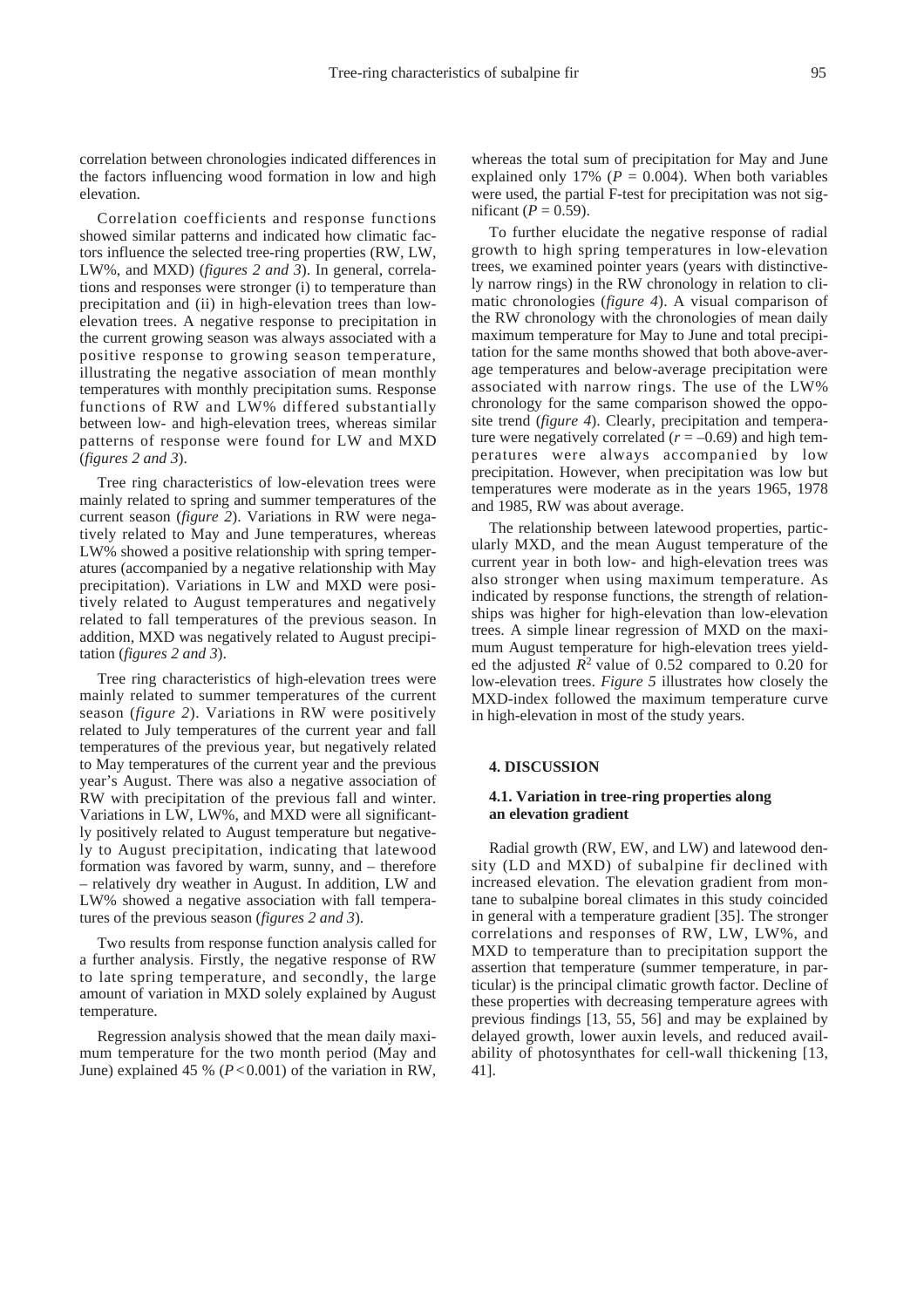

**Figure 4.** Comparison of the low-elevation ring width and latewood percentage chronologies (top figure) with the average daily maximum temperature for May and June (central figure) and the total precipitation for May and June (bottom figure). Pointer years for ring width are indicated by calendar years in bold print. The years of low precipitation and moderate temperature (1965, 1978, and 1985) are indicated by vertically oriented, dotted lines.



**Figure 5.** Comparison between the indices of the maximum density chronology and maximum August temperature of the current year for the high-elevation subalpine fir trees (Revelstoke) in the 1946 − 1992 period.

Our study, however, did not provide evidence for the presence of the negative relationship between LW% and elevation that was reported elsewhere [41, 55, 61], nor showed a significant relationship between elevation and RD. These results suggest that there is little change in density of subalpine fir wood with elevation in natural boreal forests of interior British Columbia.

However, the relationships between elevation and LW% and RD deserve a further explanation. Firstly, there is a strong association between LW% and RD. The mean RD depends more on LW% than on ED and LD because variation in ED and LD is not as large as in LW%. This assertion is based on Barbour et al. (1994) [3] and this study, which both show a strong relationship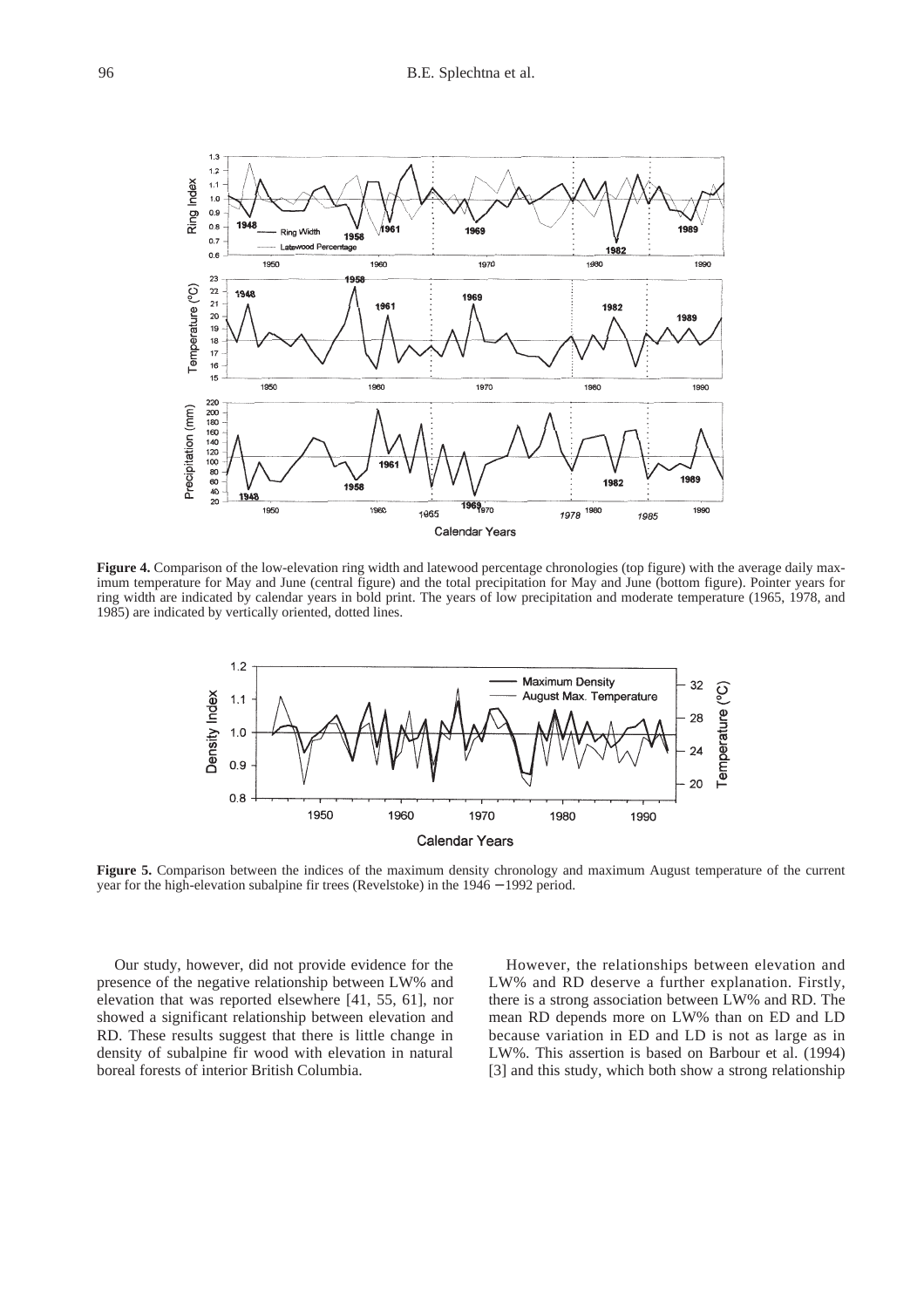between LW% and RD (*table II*). Secondly, the relationship between  $LW\%$  – and thus  $RD$  – and environment is complex because LW% is influenced by changes in both EW and LW [3, 63]. Decline in LW% with increasing elevation was explained by a shorter period of latewoodformation [61]. Schweingruber et al. (1979) [55] found a good agreement between LW and LW% chronologies of various tree species over a large area in the European Alps. We found only moderately high correlation between LW and LW% chronologies for low- and highelevation trees  $(r = 0.48$  and 0.61, respectively). However, simple correlation between the mean LW% and LW for the 30-year period showed only a weak positive relationship ( $r = 0.31$ ) and a stronger negative relationship between LW% and EW  $(r = -0.53)$ . This indicates that LW% is somewhat independent of LW, apparently more so in low- than in high-elevation trees. Which portion of the tree-ring – earlywood or latewood – determines the change in LW%, may vary from low- to high-elevation, from site to site, or from year to year. The varying relationships between LW%, LW, and RW, may explain the lack of relationship between RD and RW in our data and the inconsistent reports concerning this issue [16, 20, 33, 47, 50, 63].

### **4.2. Relationships between year-to year variations in tree-ring properties and climate**

The dendrochronological analysis of this study differed significantly from the approach that selects study trees from environmentally extreme sites to maximize the climate signal in the tree ring series [23]. We used sites that were typical of the vegetation zone at different elevations because our focus was rather on the change of tree growth – climate relationships with elevation than on extraction of maximum climate information. The biogeoclimatic classification system of British Columbia provided a useful framework to construct a climosequence and minimize non-climatic site effects [36, 52].

After learning the change in mean ring-characteristics of subalpine fir along the temperature (elevation) gradient, we wanted to know, if tree-ring properties on lowand high-elevation zonal sites were influenced by the same climatic factors. We hypothesized that low temperature would limit radial growth in both low- and highelevation trees, but the impact would be less pronounced in the former than the latter. However, our results indicate that, in general, low summer temperature limits wood formation processes in high-elevation trees, whereas in low-elevation trees, high spring temperatures and low August temperatures are limiting.

Many dendroclimatic studies have found RW and MXD chronologies in humid climates to be positively related with growing-season temperature [12, 23, 54, 56]. Some studies report a strong positive influence of August temperature (the time of latewood formation) on MXD [55, 59, 62], while other studies report a high spring temperature to favor the formation of dense latewood [13, 17, 19, 34, 56]. The explanation given was that favorable conditions for photosynthesis early in the growing season would result in early initiation of cambial activity and increased supply of photosynthates that, in turn, would benefit cell-wall thickening later in the season [13]. We found only August temperature to be positively related to MXD in both low- and high-elevation trees, and this relationship was stronger for high-elevation than low-elevation trees (*figures 2 and 5*). This is in agreement with our finding that MXD decreased significantly along the temperature gradient with increasing elevation.

Our data indicate that a below-normal spring temperature favors RW in low elevation-trees and an above-normal summer temperature favors RW in high-elevation trees. A favorable influence of cool growing season temperature on RW is known to occur in conifers growing in semiarid environments [10, 22, 23, 34] and the Canadian boreal forest [7, 39]. The southern limit of the western Canadian boreal forest was found to coincide with isolines of climatic moisture indices [29]. However, our study stands in the SBS zone are not moisture-limited because (i) compared to the boreal forest east of the Rocky Mountains, the SBS zone is influenced by a continental humid climate, and (ii) we sampled on mesic sites. However, springs in the SBS zone are usually dry [37] and can be warm (maximum temperature in May and June can be as high as in July or August; Environment Canada, Historical and Statistical Climate Information, Vancouver, BC). The fact that the relationship is stronger with temperature than with precipitation probably indicates an association with snowmelt. Cool spring temperatures prevent soils from drying out too quickly after snowmelt. On the other hand, dry spring spells (in our data indicated by high average daily maximum temperatures and low total monthly precipitation) occur regularly in this area (*figure 4*). The upper horizons of the soil may dry out quickly creating water stress for the trees. The water in deeper horizons of the soil may not be readily available because these horizons may be still frozen or cool soil temperatures may impede water uptake [38]. This situation seems to have a direct influence on earlywood formation, causing a higher latewood proportion in the tree-ring as indicated by the negative correlation between RW and LW% chronologies (*figure 4*).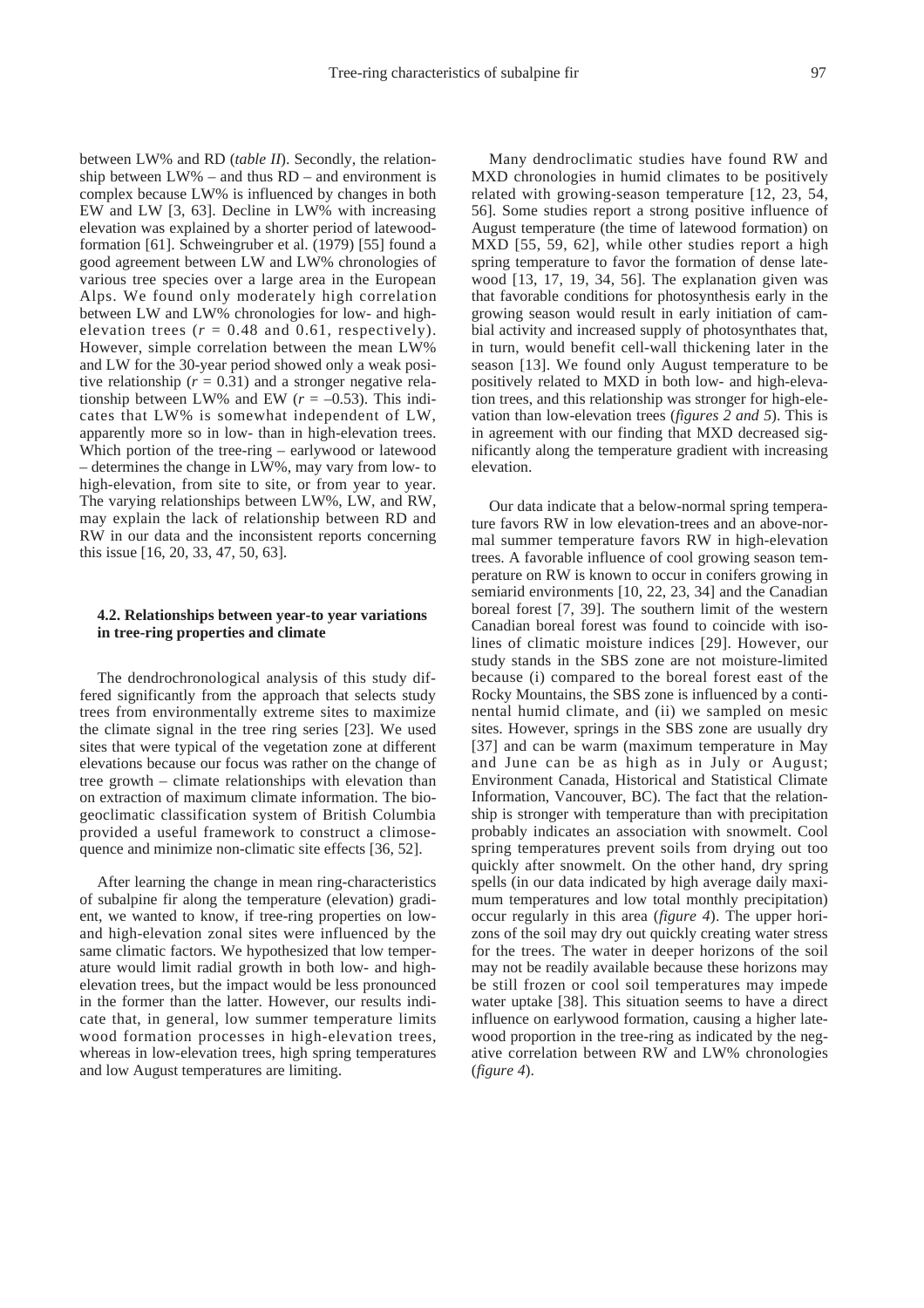Ring width in high-elevation trees also showed a significant negative response to May temperature but a significant positive response to June temperatures of the current year. On subalpine sites over most of the ESSF zone there is usually a high snowpack in May and soils are usually frozen (they often freeze even before the first snowfall [37]. In this situation, above-normal temperature will induce water stress and possibly desiccation [17, 32]. The presence of a strong positive response of RW to July temperature of the current year (corresponding to the spring season) and of LW, LW%, and MXD to August temperature of the current year (corresponding to the summer season) signifies that not soil moisture but temperature limits tree growth in subalpine boreal climates.

This study complements the studies describing growth responses of tree species to climatic fluctuations on different sites in temperate and boreal forests [7, 34, 56]. Our results exemplify the similarities and differences in the general growth response of subalpine fir to temperature and precipitation fluctuations at different elevations in interior British Columbia. However, response functions and correlations do not necessarily contain much information about relationships between climate and tree growth in years when other factors than climate may control wood formation. For example, in low-elevation trees, this situation becomes apparent when the spring temperature is about normal. Thus, to gain further insight into changes in wood properties with elevation, yearly variations of the relationships between tree-ring and climatic variables should be studied along an elevation gradient [34].

**Acknowledgements:** We thank D. New and D. Brisco, Forest Science Department, University of British Columbia, for assistance in field work; L. Jozsa, Forintek Canada Corp., Vancouver, B.C., for the assistance and advice in X-ray densitometry; L. Jozsa, S. Ellis, Wood Science Department, H. Chen and C. Chourmouzis, Forest Science Department, University of British Columbia, for useful comment on the early draft of the manuscript, and J. Lavery, Forest Science Department, University of British Columbia, for providing a french translation of the abstract and title. The financial support provided by the Natural Science and Engineering Council of Canada, BC Ministry of Forests, and Forest Renewal British Columbia is gratefully acknowledged.

# **REFERENCES**

[1] Antonova G.F., Stasova V.V., Effects of environmental factors on wood formation in Scots pine stems, Trees 7 (1993) 214-219.

[2] Antonova G.F., Stasova V.V., Effects of environmental factors on wood formation in larch (Larix sibirica Ldb.) stems, Trees 11 (1997) 462-468.

[3] Barbour J.R., Fayle D.C.F., Chauret G., Cook J., Karsh M.B., Ran S., Breast-height relative density and radial growth in mature jack pine (*Pinus banksiana*) for 38 years after thinning, Can. J. For. Res. 24 (1994) 2439-2447.

[4] Bartel J.A., Krestov P.V., Klinka K., Site index − site quality relationships for Engelmann spruce, lodgepole pine, and subalpine fir in the Engelmann Spruce − Subalpine Fir zone, Unpublished Report, Forest Sciences Department, University of British Columbia, Vanvouver, BC, 1999.

[5] Blasing T.J., Duvick D.N., Cook E.R., Filtering the effects of competition from ring-width series, Tree-Ring Bull. 43 (1983) 19-30.

[6] Briffa K.R., Jones P.D., Schweingruber F.H., Shiyatov S.G., Cook E.R., Unusual twentieth-century summer warmth in a 1000-year temperature record from Siberia, Nature 376 (1995) 156-159.

[7] Brooks R.J., Flanagan L.B., Ehleringer J.R., Responses of boreal conifers to climate fluctuations: indications from treering widths and carbon isotope analyses, Can. J. For. Res. 28 (1998) 524-533.

[8] Chambers J.M., Cleveland W.S., Kleiner B., Tukey P.A., Graphical methods for data analysis, Wadsworth & Brooke/Cole Publ. Comp., Pacific Grove, California, 1983.

[9] Chen H.Y.H., Klinka K., Height growth models for high elevation subalpine fir, Engelmann spruce, and lodgepole pine in British Columbia, in press.

[10] Cleaveland M.K., Climatic response of densitometric properties in semiarid site tree rings, Tree-Ring Bull. 46 (1986) 13-29.

[11] Cogbill C.V., White P.S., The latitude-elevation relationship for spruce-fir forest and treeline along the Appalachian mountain chain, Vegetatio 94 (1991) 153-175.

[12] Conkey L.E., Response of tree-ring density to climate in Maine, USA, Tree-Ring Bull. 39 (1979) 29-38.

[13] Conkey L.E., Red spruce tree-ring widths and densities in eastern North America as indicators of past climate, Quaternary Research 26 (1986) 232-243.

[14] Cook E.R., A time series analysis approach to tree ring standardization. Ph.D. dissertation, The University of Arizona, Tucson, 1985.

[15] Cook E.R., Peters K., The smoothing spline: a new approach to standardizing forest interior tree-ring width series for dendroclimatic studies, Tree Ring Bull. 41 (1981) 45-53.

[16] Cregg B.M., Dougherty P.M., Henessey T.C., Growth and wood quality of young loblolly pine trees in relation to stand density and climatic factors, Can. J. For. Res. 18 (1988) 851-858.

[17] D'Arrigo R.D., Jacoby G.C., Free R.M., Tree-ring width and maximum latewood density at the North American treeline: parameters of climate change, Can. J. For. Res. 22 (1992) 1290-1296.

[18] Daubenmire R.F., Plant communities, Harper and Row, New York, 1968.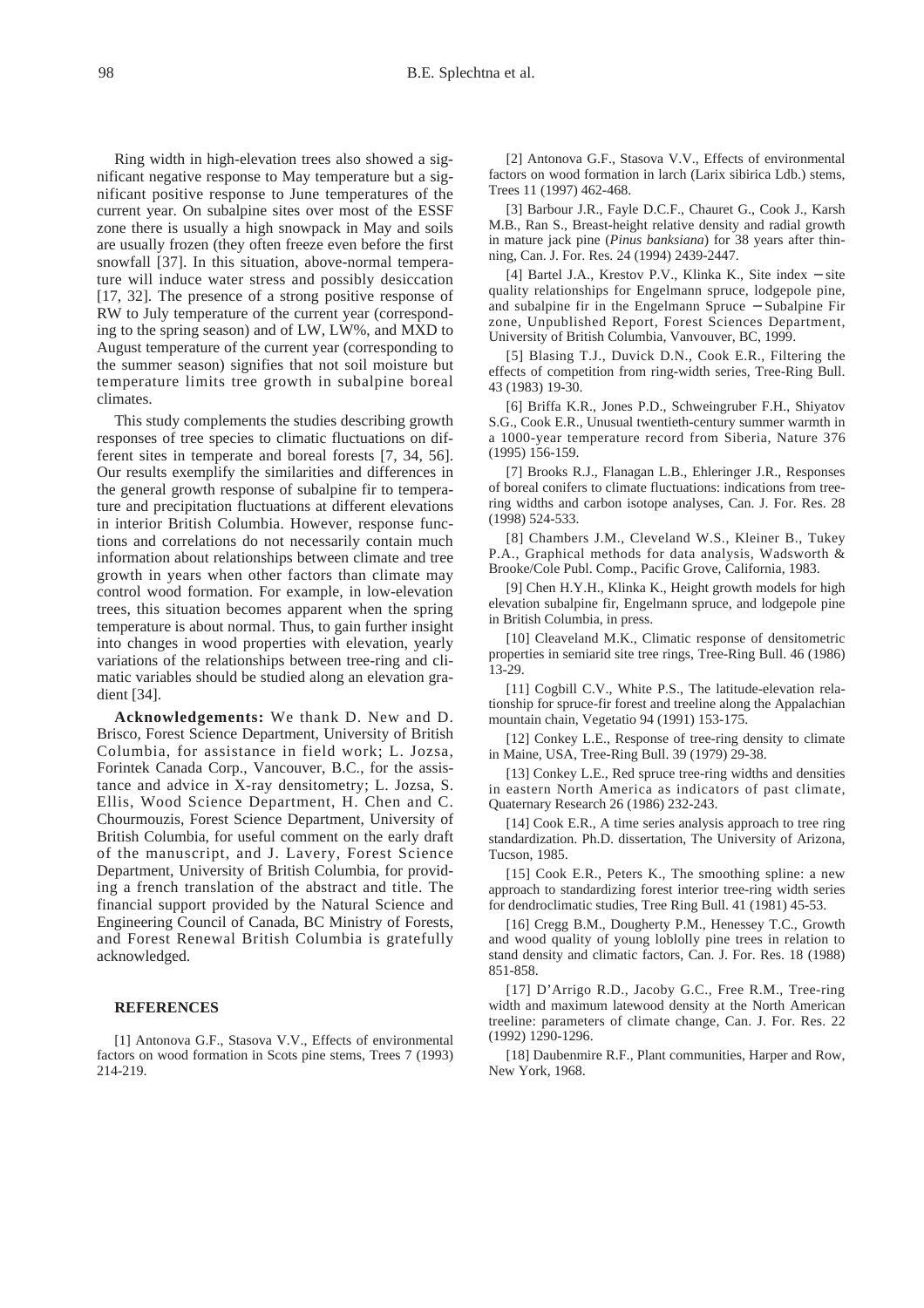[19] Dobry J., Kyncl J., Klinka K., Blackwell B.A., Climate signals in coastal old-growth forest trees near Vancouver, British Columbia, Radiocarbon (1996), 733-741.

[20] Dutilleul P., Herman M., Avella-Shaw T., Growth rate effects on correlations among ring width, wood density, and mean tracheid length in Norway spruce (*Picea abies*), Can. J. For. Res. 28 (1998) 56-68.

[21] Earle C.J., Brubaker L.B., Lozhin A.K., Anderson P.M., Summer Temperature since 1600 for the Upper Kolyama Region, Northeastern Russia, Reconstructed from Tree Rings, Arctic Alpine Res. 26 (1994) 60-65.

[22] Fritts H.C., Relationships of ring widths in arid-site conifers to variations in monthly temperature and precipitation, Ecol. Monogr. 44 (1974) 411-440.

[23] Fritts H.C., Tree Rings and Climate, Academic Press Inc., New York 1976.

[24] Fritts H.C., PRECON V. 5.14b Upgrade, Dendrochronological Modeling, Harold. C. Fritts, 5703, North Lady Lane, Tucson, AZ 85704-3905, 1997.

[25] Fritts H.C., Blasing T.J., Hayden B.P., Kutzbach J.E., Multivariate techniques for specifying tree-growth and climate relationships and for reconstructing anomalies an paleoclimate, J. Appl. Meteor. 10 (1971) 845-864.

[26] Green R.N., Klinka K., A field guide for site identification and interpretation for the Vancouver Forest Region, Land Manage. Handbook No. 28, B.C. Min. For., Victoria, B.C. 1994.

[27] Grissino-Mayer H., Holmes R., Fritts H.C., International Tree Ring Data Bank Program Library, Version 2.1 (Diskette), Laboratory of Tree-Ring Research, University of Arizona, Tucson, Arizona, 1997.

[28] Guiot J., The bootstrapped response function, Tree Ring Bull. 51 (1991) 39-41.

[29] Hogg E.H., Climate and the southern limit of the western Canadian boreal forest, Can. J. For. Res. 24 (1994) 1835- 1845.

[30] Holmes R.L., Computer-assisted quality control in treering dating and measurement, Tree Ring Bull. 43 (1983) 69-78.

[31] Holmes R.L., Dendrochronology Program Library (Diskette), Laboratory of Tree-Ring Research, University of Arizona, Tucson, Arizona, 1994.

[32] Jakoby G.C., Cook E.R., Past temperature variations inferred from a 400-year tree-ring chronology from Yukon Territory, Canada, Arctic Alpine Res. 13 (1981) 409-418.

[33] Jozsa L.A., Middleton G.R., A discussion of wood quality attributes and their practical implications, Special Publication No. SP-34, Forintec Canada Corp., Western Labaratory, Vancouver, B.C., 1994.

[34] Kienast F., Schweingruber F.H., Bräker O.U., Schär E., Tree-ring studies on conifers along ecological gradients and the potential of single-year analyses, Can. J. For. Res. 17 (1987) 683-696.

[35] Klinka K., Wang Q., Carter R.E., Chen H.Y.H., Height growth-elevation relationships in subalpine forests of interior British Columbia, The Forestry Chronicle 72(2) (1996) 1-6.

[36] Krajina V.J., Biogeoclimatic zones in British Columbia, Ecol. Western North Amer. 1 (1965) 1-17.

[37] Krajina V.J., Ecology of forest trees of British Columbia, Ecol. Western N. Amer. 2 (1969) 1-146.

[38] Kramer P.J., Kozlowsky T.T., Physiology of Woody Plants, Academic Press Inc., New York, 1979.

[39] Larsen C.P.S., MacDonald G.M., Relations between tree-ring widths, climate, and annual area burned in the boreal forest of Alberta, Can. J. For. Res. 25 (1995) 1746-1755.

[40] Larson P.R., Some indirect effect of environment on wood formation, in: Zimmermann M.H. (ed.), The Formation of Wood in Forest Tees, Academic Press Inc., New York, 1964, pp. 345-365.

[41] Larson P.R., Wood formation and the concept of wood quality, Yale University School of Forestry Bulletin 74, 1969.

[42] Lindström H., Basic density in Norway spruce. Part I. A literature review, Wood and Fiber Science 28 (1996) 15-27.

[43] Ludlow A.R., Some factors influencing the increment of forests, Forestry 70 (1997) 381-388.

[44] Major J., A functional, factorial approach to plant ecology, Ecology 32 (1951) 392-412.

[45] Meidinger D., Pojar J. (eds.), Ecosystems of British Columbia. Special Report Series 6, BC Min., For.Victoria, BC., 1991.

[46] Monserud A.R., Time-Series Analyses of Tree-Ring Chronologies, Forest Sci. 32 (1986) 349-372.

[47] Nicholls J.W.P., Wright J.P., The effect of environmental factors on wood characteristics. 3. The influence of climate and site on young *Pinus radiata* material, Can. J. For. Res. 6 (1976) 113-121.

[48] Oliver C.D., Larson B.C., Forest stand dynamics, McGraw-Hill, New York, 1996.

[49] Parker M.L., Bruce R.D., Jozsa L.A ., X-Ray densitometry of wood at the W.F.P.L., Technical Report No. 10, Forintek Canada Corp., Western Forest Products Labaratory, Vancouver, BC, 1980.

[50] Petty J.A., MacMillan D.C., Steward C.M., Variation of density and growth ring width in stems of Sitka and Norway spruce, Forestry 63 (1990) 39-49.

[51] Piutti E., Cescatti A., A quantitative analysis of the interactions between climatic response and intraspecific competition in European beech, Can. J. For. Res. 27 (1997) 277- 284.

[52] Pojar J., Klinka K., Meidinger D.V., Biogeoclimatic ecosystem classification in British Columbia, For. Ecol. Manage. 22 (1987) 119-154.

[53] Savidge R.A., Auxin and ethylene regulation of diameter growth in trees, Tree Physiology 4, (1988) 401-414.

[54] Schweingruber F.H., Tree Rings: Basics and Applications of Dendrochronology, Kluwer Academic Publishers, Dordrecht, Boston, London, 1988.

[55] Schweingruber F.H., Braeker O.U., Schaer E., Dendroclimatic studies on conifers from central Europe and Great Britain, Boreas 8 (1979) 427-452.